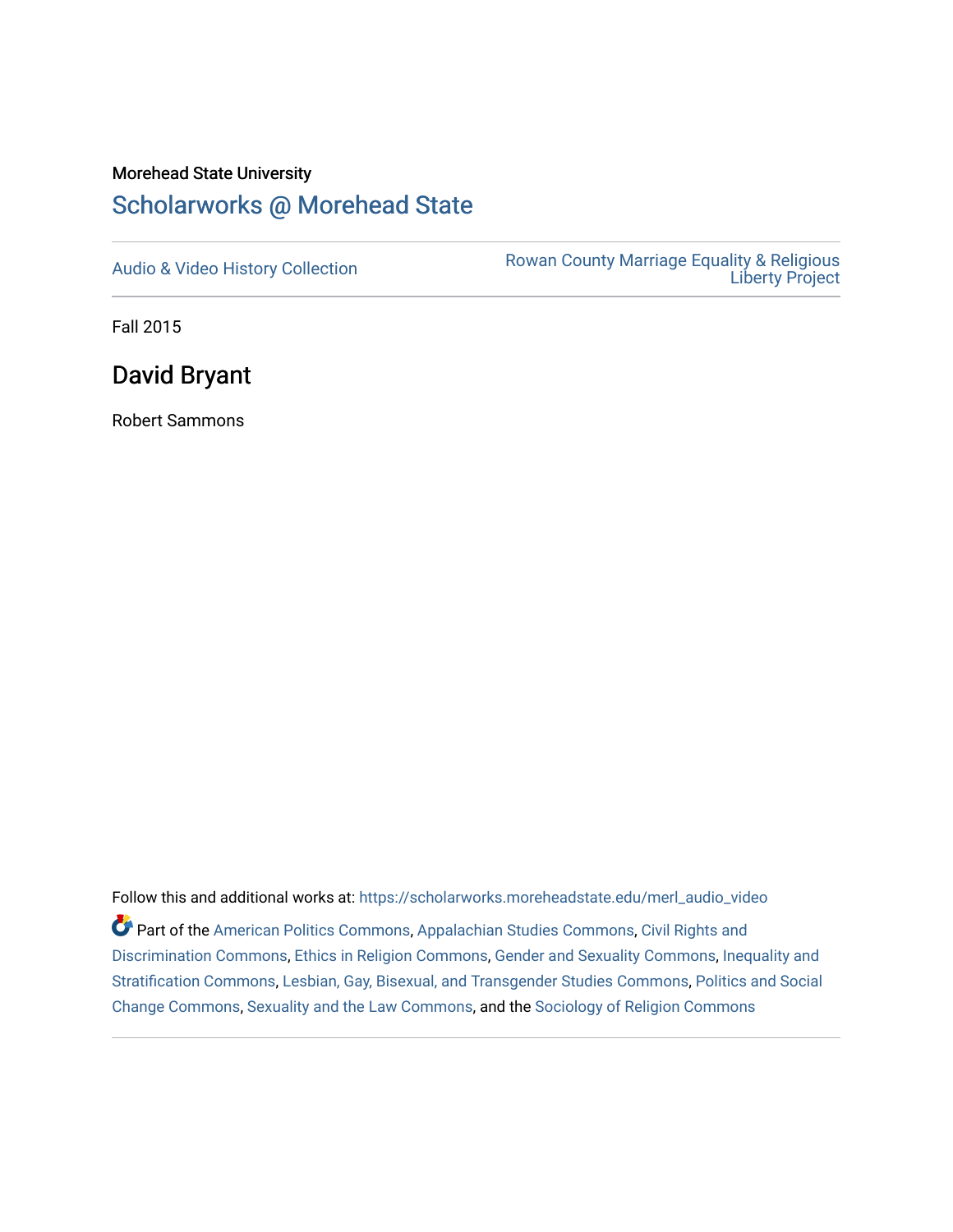## **David Bryant** Interview

Interviewer: This is a conversation with David Bryant for the Kentucky Marriage Equality and Religious Liberty Oral History Project. We are in the studio room of Breckenridge Hall on Morehead State's campus located in Rowan County, Kentucky. It is June  $9<sup>th</sup>$ , 10:30 AM. My name is Dakota Barr.

Alright, so David, first of all I'd like to thank you for taking the time to agree to meet with me today and do this.

Response: Sure.

I: So, first I'd like to start with some biographical information such as where you were born and where you grew up.

R: I was born in Lynchburg, Virginia. I actually grew up in a very small town close by called Alta Vista, Virginia. I lived in, I also lived in a small town called Appomattox, Virginia, then my family moved to North Carolina and we lived in a small town very close to the mountain region of North Carolina. Then we moved back to Virginia, where I grew up in Alta Vista. Then I went to college in Columbus, Ohio, at Ohio State University. I got a bachelor's degree in music. After that, I went to University of Iowa and got a master's degree in music. Then, I completed a doctoral degree, I went back to North Carolina, Greensboro, North Carolina, and got a doctoral degree in music and then my, at that time partner, now he's my husband, he got a job at Morehead State. He's a bassoonist, he's also a musician, he's the professor of bassoon and music theory at Morehead State. So I moved to Kentucky. We lived in Lexington then, and that was when I got a master's of library science and went into the library field and then I went and got a job in Louisville, I was a librarian at Louisville Free Public Library for about 8 years and then, after that, we got married in New York City, it still wasn't legal nationwide, but that's how I ended up finally moving to Morehead because we got married in New York City and then I was able to get a part-time job as a librarian in Lexington and we moved here, to Morehead.

I: I'd like to touch a little on your religious upbringing, more ideological background that you had growing up.

R: My family, early childhood we didn't, we weren't regular churchgoers. We attended a nondenominational Christian church probably from ages 8 to, I was probably 8 or 10, you know, we did that. Then we, we didn't go to church regularly. I did attend, I started going to a Baptist church when I was in high school, with a friend, and you know, all this time I did grow up in a very religiously conservative area. It kind of affected a lot of my experiences and my upbringing because we were, I grew up very close to Liberty University, Jerry Falwell's church, you know, it's very prominent in that area, in Lynchburg and the area where I grew up. Then I went to college, didn't go to church very much, or ever *(laughs).* Religion just didn't play a big part in my life. I think by the time of my mid-twenties I did start, or early twenties I did start attending Episcopal church and I converted to Episcopalianism, and that's probably what I would call myself now, although I'm not really, I don't, it's not a huge part of my life. But, and also my, my, are you asking about my beliefs in general, my religious beliefs, or just like?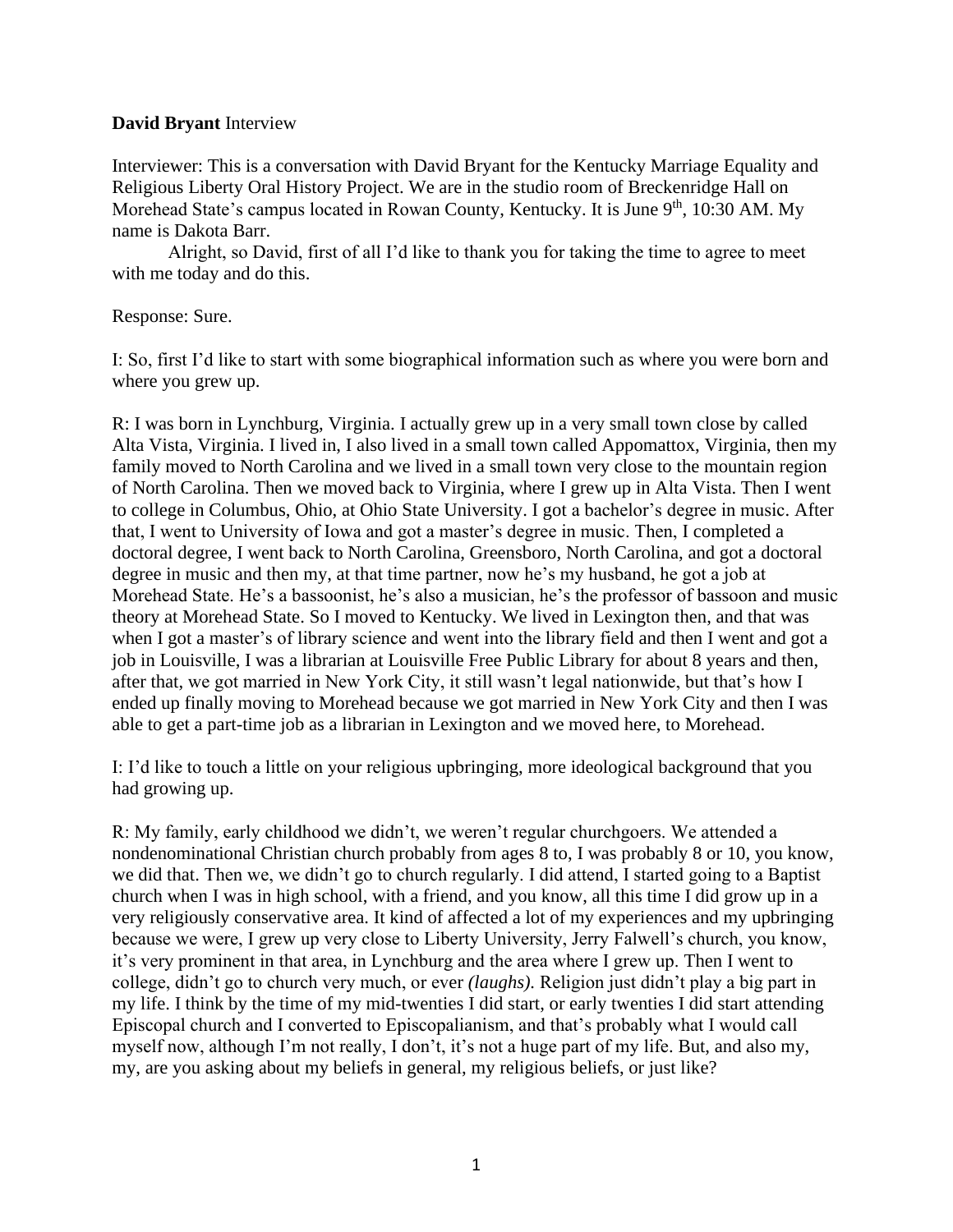I: Yeah, yeah, if you would touch on those, on how you believe now.

R: I think I would, I think, well I said I technically am still Episcopalian. I think I would probably call myself more of a Unitarian, but I don't really attend a Unitarian church. I mean, I'm at a point now where I, I kind of believe all religions (*laughs*), so I'm kind of like a, I would, you know, kind of Unitarian-esque slash agnostic (*laughs*) but I still attend Christian, Episcopalian services sometimes because I love the music and the rituals (*laughs*).

I: Now I'd like to ask you how you first became involved in the marriage equality movement.

R: Well, I've followed it for many years. In terms of being an active activist or protestor, I would say most of my involvement in it revolved around supporting political candidates that I would, that I thought would, would support marriage for gays and lesbians. I (pause), what was I saying? Marriage equality, right (laughs). But yeah, so primarily, I wouldn't really, I've never been what I'd call an activist or, I just, I try to educate myself about politicians and political movements and candidates and who they would support, that sort of thing. We decided to get married before it was legal nationwide because I had been reading about developments, you know it was starting to become legal in some states at that point, and so I read

some information that said if you're in a long-term relationship and you're thinking you will get married, you should just go ahead and do it because, for one thing it's going to be easier, you know, they said everything is showing that it is going to become legal nationwide and go ahead and get married because when it is legal everywhere it's just going to be easier for you, so we went ahead and just, got married in New York City 2014.

I: So how did you first react when you heard the U.S. Supreme Court's decision that all United States citizens can get married?

R: Oh, it was thrilling, I mean, it was unbelievable. Because the buildup to it was really intense, because I'd been following it all summer, I had a link to the SCOTUS blog in my RSS feed, so I would just get all these updates and even though I had, from what I'd been following, experts were saying "oh it's going to happen, it is going to become legal" I still just was really nervous about it, because I felt like I'd be so disappointed if, if it wasn't made legal nationwide, or if there was some sort of partial legalization of it. So, the day that I found out, it was amazing.

I: So when you heard the Supreme Court's decision, did anything cross your mind? Did you think that, were you skeptical? Is basically what I'm getting at.

R: I actually did have a, kind of like a sense of disbelief. Like, "woah, did they really (laughs) make it legal everywhere, for everyone?" Because I think I had, part of me had, I had half expected the Supreme Court to say "your state may not have to allow you to get married, but they would have to recognize a marriage performed in another state" or something like that so, I was really kinda surprised that it was just 100% it's legal everywhere immediately. So I did, and I also, I did have a sense in the back of my mind, you know, is there gonna be another challenge to this, because a lot of these decisions would come out, like California or another state it would "okay it's legal, but it's temporarily on hold until this appeal" but, you know, the Supreme Court, it was "that's the final decision" so I was, I was kind of in that mindset where ok well there's gonna be some holdup to it for a few days, that was kind of my mindset.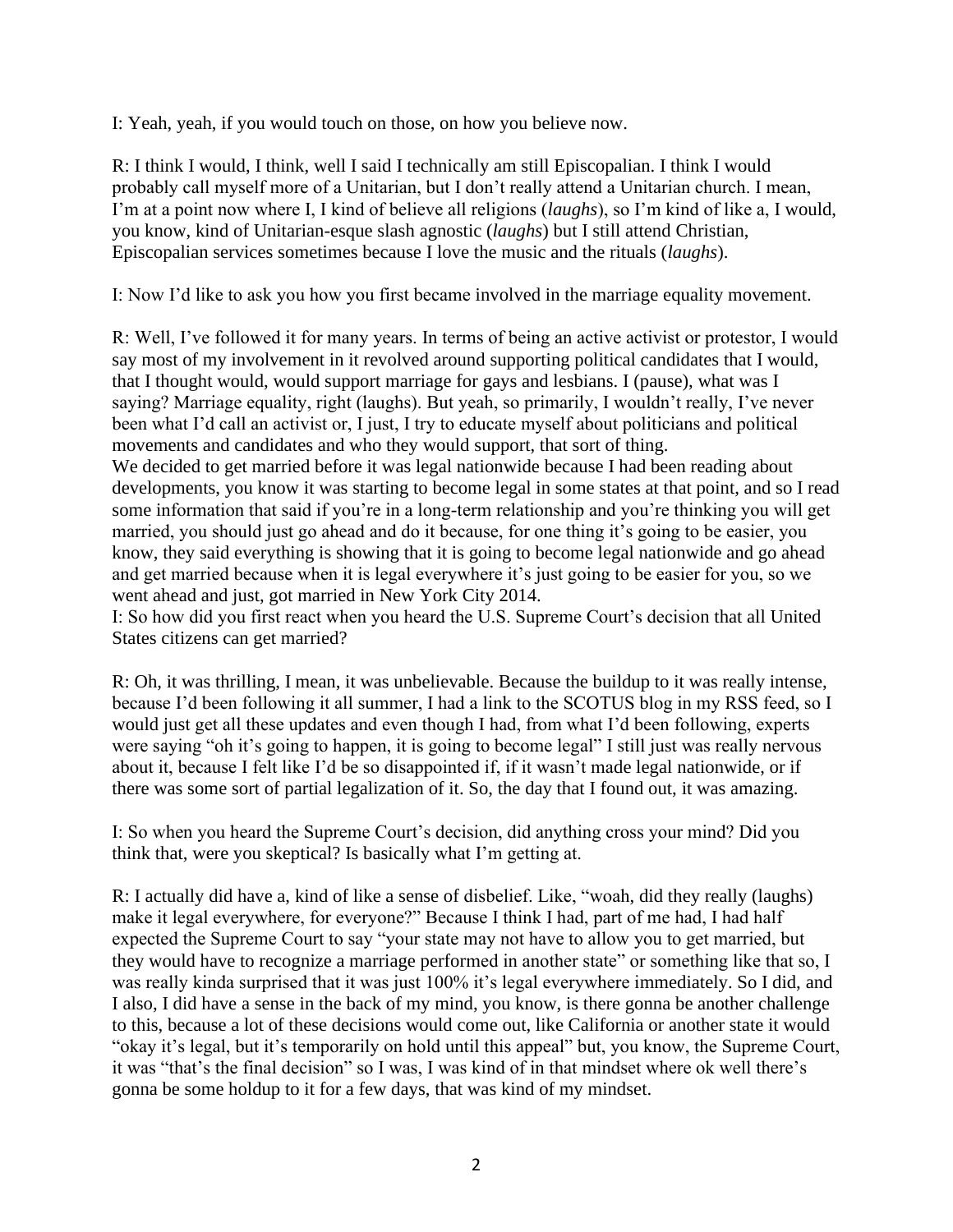I: So you and your husband were already married, so the court's decision didn't necessarily directly impact you. But what was your reaction when you first heard that the Rowan County clerk had decided not to abide by the law and not issue marriage licenses?

R: Well, I would say that it actually did directly impact us because we were, we were married but, but for example I couldn't go on his health insurance, he worked at Morehead State, and because our marriage wasn't legally recognized here there were still quite a few benefits and legal protections that weren't open to me, and then once the Supreme Court decision came through it was like, you know, he was on the phone that afternoon calling HR saying okay, we're gonna, you know, "he's gonna go on my benefits" and, you know, so it really did make a big impact, it was just a little bit easier for us because we didn't have to go fight the county clerk to try to get a license, which is your second, gets at your question.

I think, I can't remember exactly, I think it was a few, roughly it was maybe a few days after that people started finding out that she was denying people. It could've, I can't really remember.

I: June  $29<sup>th</sup>$ .

R: Ok, June 29<sup>th</sup> was the day that, what day did the court issue? Do you know? I can't remember. There was a little bit of a gap between the decision -

I: Kim Davis, the clerk, on June 29<sup>th</sup>, made her official announcement.

R: Yeah. I was just kind of-

I: Which was three days after the court's decision.

R: Honestly, I was a little surprised that it happened in Morehead. I was expecting smaller counties all over the nation really to try to fight it and try to be holdouts. My experiences here, while I can't say it's been overwhelmingly gay positive, I just haven't really had negative reactions to being gay in the Morehead, you know, the town of Morehead, which is where I spend most of my time, I mean I don't spend a lot of time out in more rural areas in eastern Kentucky. So, I was a little bit surprised. I was frustrated by it. I thought it was, I thought it was ridiculous. (laughs) I thought her reaction to it, of her saying that she didn't, her religious beliefs wouldn't allow her to support, or I can't remember her exact wording, but she wouldn't validate a marriage when all she had to do was sign a piece of paper or even get someone else in her office to issue the licenses. I thought it was, I thought she was really overplaying her value (laughs) or her importance in the process. So it really just showed me that, I felt like what she, because she could do that she obviously just has a dislike or disapproval for gay people.

I: So would you consider Morehead to be your home, or Rowan county to be your home?

R: I do now. I mean, I've been here many times over the years because my husband has taught here, I think 17 or 18 years. You know, even in the years when we were in long-distance relationship, I was here a lot during the, over the course of a year, in summers and weekends, you know. So I spent a lot of time here. So I definitely consider it my home now.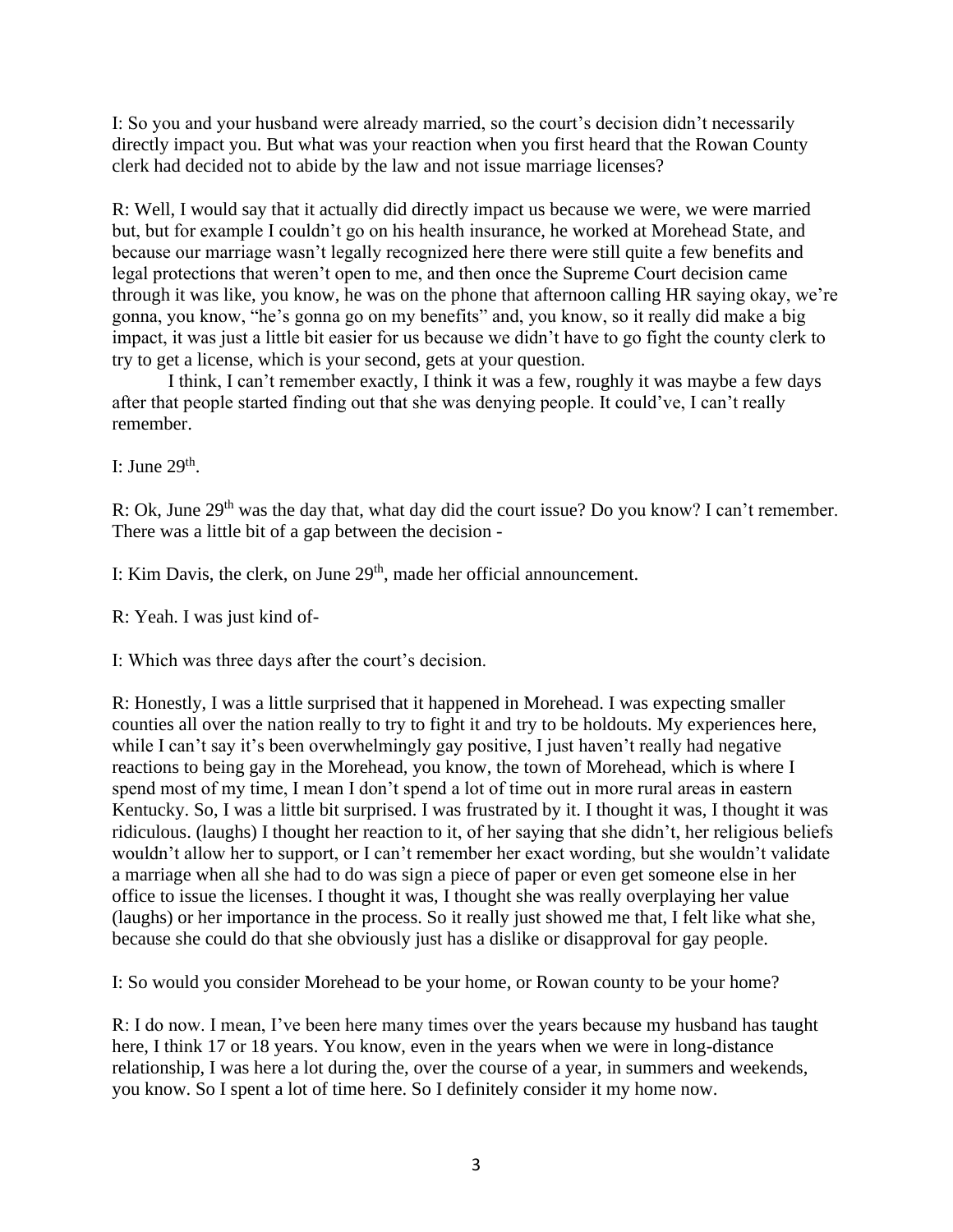I: So you said that you expected this kind of response from smaller counties but that it was surprising that it came actually to Rowan county. Considering that you consider Rowan county your home, does that have any, any effect on your feelings there?

R: Well, I should say I actually expected it not only from smaller places, I mean I expected it in a lot of more religiously conservative places and some of those are larger cities too, but in terms of, I mean it doesn't give you an overwhelming sense of feeling welcome (laughs) when a government official is denying you legal rights. I would say that in terms of feeling like Rowan county or Morehead is my home, to know that an elected official who's supposed to be serving the government, serving people, not people serving the government (laughs) you know, it's not the other way around, and that's, just to jump ahead a little bit, that's one of the things that really bothered me. Afterwards, it was some of the decisions with, or some of the accommodations that had been made for her, like with Bevin or, you know, or other things. It's that the people, the citizens, they don't make, they're not supposed to make accommodations for the government. The government and its representatives are supposed to serve the people that are elected, or, the people that elect them, and the people that live there. So that's just really bothered me.

I: So after you heard that the Rowan county clerk wasn't issuing marriage licenses, what was your immediate action? Did you just, did you participate in any of the protests or?

R: I did not participate in protests until much later, much later in the summer. I followed it really closely on social media. I had a sense, and I think a lot of people felt this way too, that they had no idea it would go on as long as it would. I mean, I thought probably she would hold out for a week or two and then something would happen that either forced her or she would give in. So initially I didn't join any of the protests. I followed it a lot. I didn't, and I also didn't really know any of the other people protesting. I mean I would see them when I was driving to work and I would try to show support. But for the most part, I (pause), I think, let's see. So it was June 29<sup>th</sup> that she refused and then when did they, when did the judge issue his decision that she had to, and then after jail and all that stuff. Was that like a month later? Two months? I can't remember. (laughs) Anyway, it was, I didn't really participate in any protests until a few days before the first licenses were actually issued from the clerk's office.

I: At the protest you did participate in, what was the environment like there?

R: There were a lot of people there. It was, there was a lot of energy. People were very supportive of each other. There was a sense that people had come together to fight, to speak up against something that was just really blatantly wrong.

I: At any time did you ever feel uncomfortable or unsafe at the protests?

R: I never felt unsafe. Some of the protests I saw other people attend, like at the courthouse, the federal courthouse in Ashland, I felt like there was, you know some of the things I was seeing on TV, that looked a lot more (pause) I don't know if I'd say dangerous, but more threatening. Like a lot of the signs people were carrying and the things that they were saying to people, it seems like they would, some of the opponents, you know, seemed like Kim Davis' supporters would,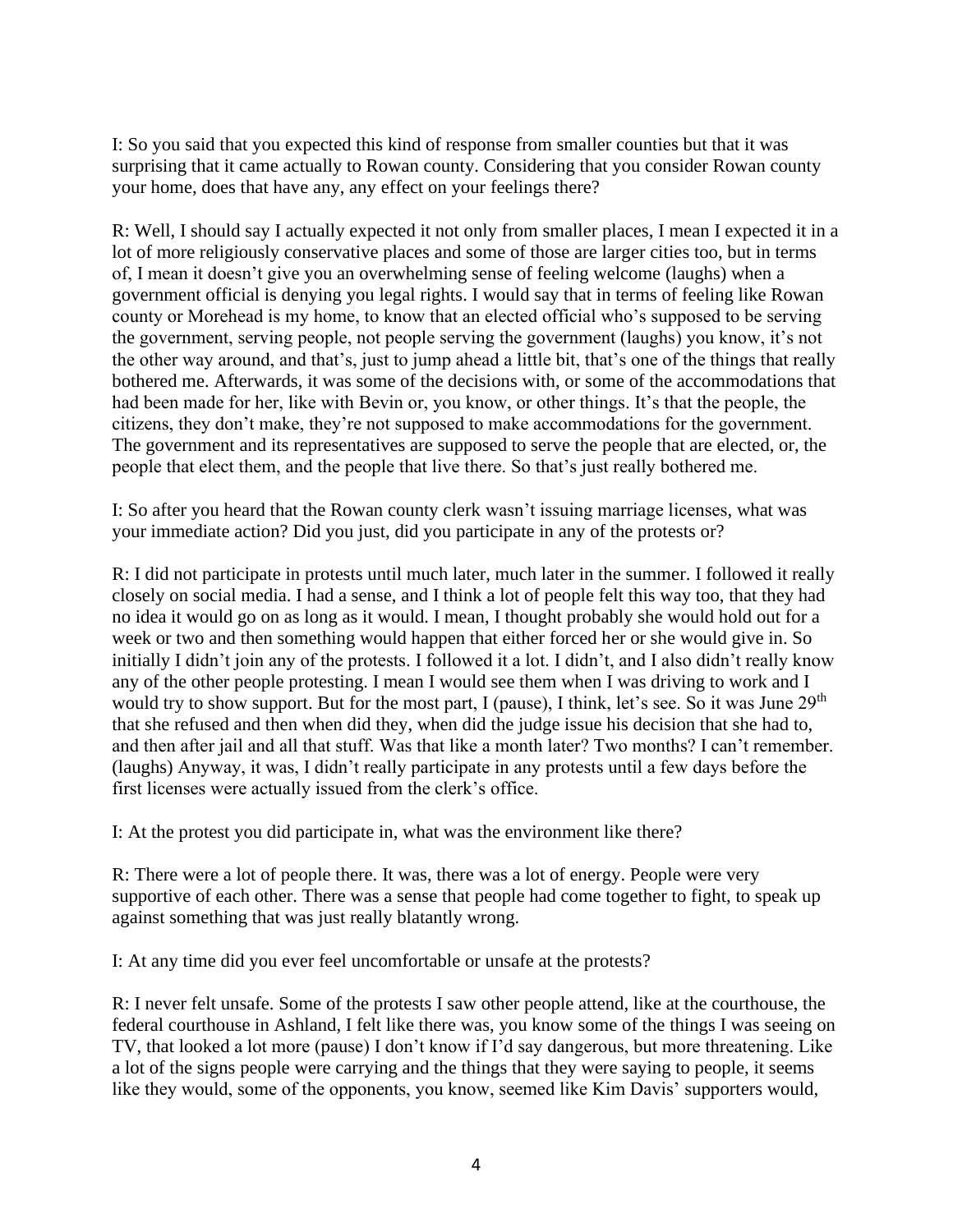they seemed a lot more confrontational. I mean, the protests at the courthouse in Rowan county, I mean they were fairly orderly. On one side, you had the marriage equality supporters, on the other side the Kim supporters and there was some exchange back and forth, but I didn't feel, I certainly didn't feel like the marriage supporters were going after anyone or targeting anyone on the other side.

I: What difference do you believe that you specifically made at the protests?

R: Well like I said, I didn't attend until the last few protests. I, you know I think that a lot of individuals come together as a group and I think that, I think the group of protestors represented the town really well because most of the people were (pause) they were respectful, nice, you know. They weren't representing the town in any kind of unseemly way or anything like that. So I mean, I think that individuals coming together as, as a group, I mean there are certain standout people in a protest but (pause) but yeah.

I: Did you have any level of involvement after the protest? Did you, were there any organizations you joined or started any causes afterwards?

R: Yeah, I mean the, the group that kinda formed as protesting was, they called themselves the Rowan County Rights Coalition. I'm not so sure how soon that actually happened, you know after the first protest. I got involved with that group probably in November, the November after all of this happened, and I just started attending a couple of meetings and that group went through a little bit of changes. Then I got involved in the Pride festival planning committee, so I'm co-chairing that, that committee. And that's gonna be a great way, I think, to bring people together again. You know, I mean the initial protests got a lot of people involved and then when that kind of, you know, when she started issuing licenses it faded a little bit but I think this will be a great way for us to get people interested again and get involved with the organization.

I: So you're bringing Pride to Morehead? What are your thoughts on that? I mean, a town such as Rowan county, a very small town, made news for, for these protests and they showed unity on both sides of the issue, and now you're bringing a Pride festival to Morehead. Do you think that's going to send a different image to Rowan county?

R: Well I certainly hope it sends a positive image to people. I've had, or we have had a great response, a lot of enthusiasm from people that I've talked to, both in Morehead and elsewhere in the state. You know, a lot of people have a sense that Kim Davis really made the state look bad, really look unwelcoming and misinformed. So I'm hoping to show, I'm hoping this pride festival shows people, there's two things I want it to do, mainly. I want to show people that there is a large gay community in Morehead, for a town it's size. I'm continuously amazed by how many gay, lesbian, bisexual, transgender people live in Morehead. I keep meeting more and more people every day.

And then the other thing is I'd like, as a committee we've decided to have a rural Pride festival, we really want to reach out to people in rural areas who may not have the access to meet and be around other gay and lesbian people. It can be really isolating for people who live in really small towns or rural areas. So we're reaching out and trying to get people from eastern Kentucky. I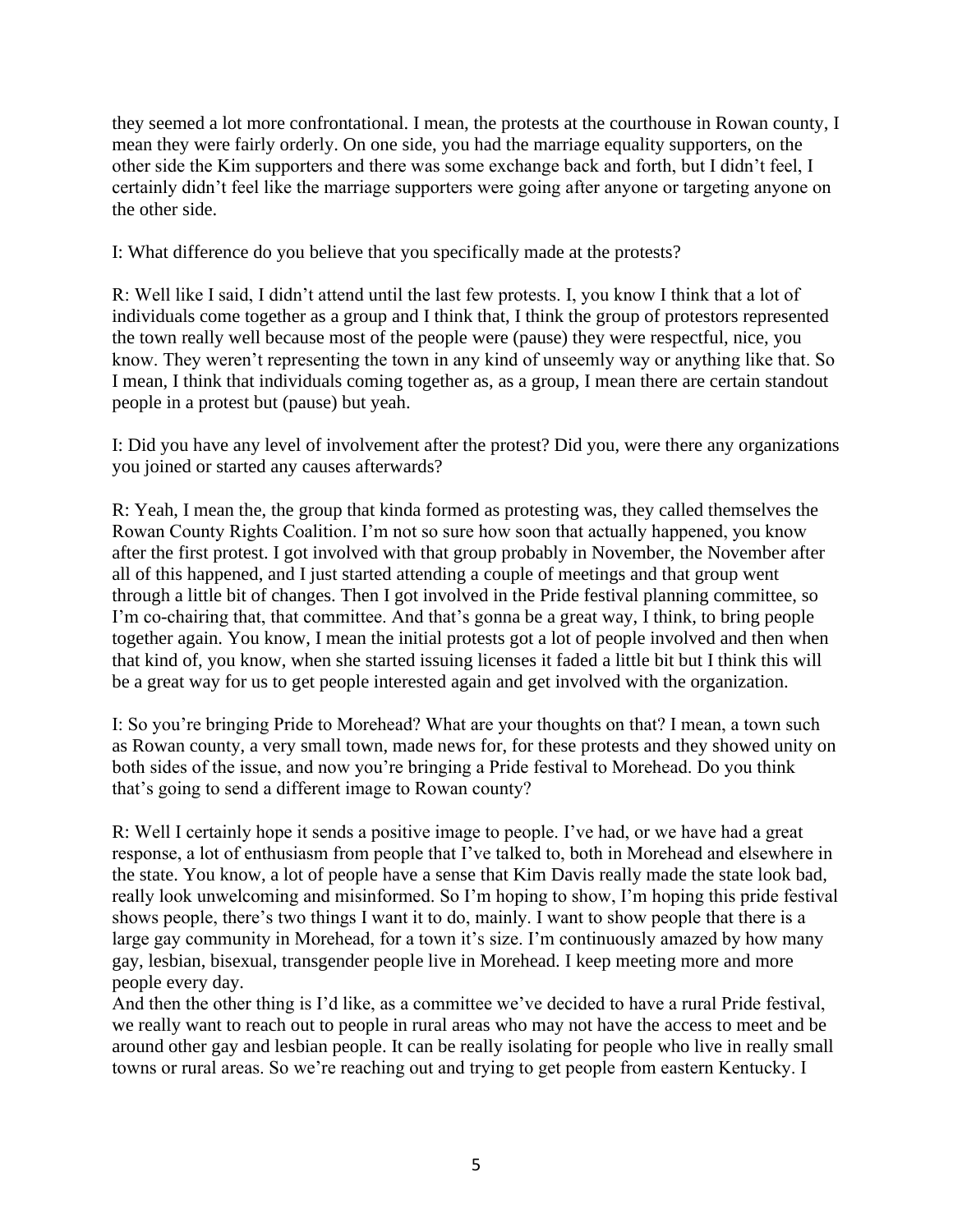mean, we even talked at one point it might turn into eastern Kentucky Pride, not just Morehead Pride.

I: So you said that the county clerk, Kim Davis, you believe that she has given Kentucky a bad reputation. You think that this issue has spanned much further than Rowan county, and that from the outside looking in, it makes your whole state look bad.

R: Yeah, I mean I think it's really unfortunate that she has portrayed the area, and the state, yeah I mean she's a joke on Saturday Night Live (laughs). You know, and then I think that it's hard for the state, or the area to disassociate themselves from that. So (pause) repeat the question?

I: Do you believe that Kim Davis has had an effect on the state as a whole?

R: Yeah, I do, because I think if you look at what's going on throughout the, especially southern states in the country there, I think she's contributing to the overall sense of discrimination, like anti. You know, some states are doing whatever they can to try to limit gay marriage, you know. If it comes down to making them, making gay couples use a separate license, a separate form, you know, any kind of limit they can do, they can impose to make it harder for people. And then now we see this moving into transgender bathroom restrictions. I think that she, her beliefs and the way she represented herself just contributed to that overall sense of discrimination.

I: In your eyes, does Kim Davis, the clerk, does she represent the cause of religious liberty well?

R: Well I have a little bit of issue with the term "religious liberty" because in my mind, religious liberty is "I can practice my own religion however that needs to be carried out for myself, but I can't impose that upon others." So I think in her mind, her religious liberty would be the mentality that you don't have to do anything that affects your religious beliefs. I don't know if that, I mean I don't know if I'm saying that exactly right, but to me, her not issuing a license is the same thing as a nurse or a doctor saying "I'm not gonna give you a blood transfusion because it violates my religious beliefs" and I, so, I think, I don't think she does represent true religious liberty well. At all.

I: Do you believe that the clerk deserved to be imprisoned?

R: Well I think that it's not so much a sense of that she deserved it but I think that there are consequences to your actions and when you violate federal court orders, there are certain procedures, law enforcement, you know the, you know, that are in place that will give you, that will force you to comply with them. So I'm not sure, I mean when you violate a federal court order it's a very serious offense, so I don't know that he had that many options to, to, you know, encourage her to comply. My sense was that maybe he thought the threat of going to jail would deter, you know, encourage her to comply. And I'm trying to, if I remember correctly, she was given multiple opportunities not to go to jail. And I think he even told her "as long as you say your office issues the licenses you won't have to go to jail" but she even said she would block that so, if I'm remembering that correctly. I think that, you know, she knew what was at stake, and the court stepped in and the system took over.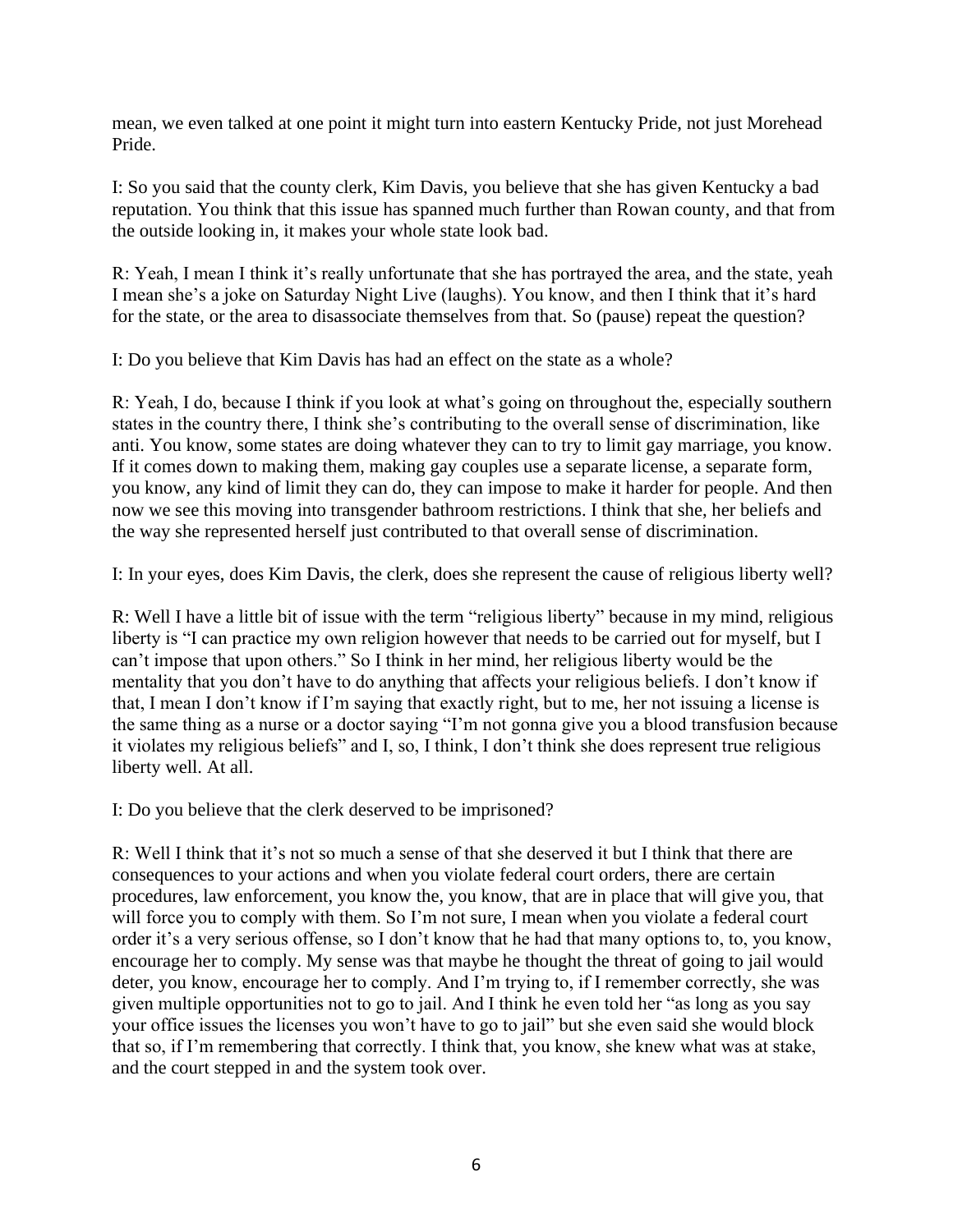I: So do you think her punishment was, was adequate?

R: (pause) I haven't really thought of it that way, whether it was adequate. I'll say yes. (laughs)

I: What were your thoughts on some of the reactions of your local elected officials?

R: Well I remember reading on social media, Facebook, that the mayor of Morehead had posted – now reactions in terms of marriage equality or to Kim Davis?

## I: The whole issue.

R: The whole issue? I felt like that the local, local and county officials could have done more. I think that they didn't out of fear of political retribution. I always felt like she was violating a law by not complying with that, and I think she could've been arrested or, you know, some sort of similar action. Like, I felt like everybody, including local law enforcement or local government, I think they just were kinda hoping it would go away. Like, it would just, a week or two, and then they could kinda pretend they didn't have to take a stand on it. But it just carried out much longer than people had hoped. Because it wasn't really to their advantage to support the plaintiffs, or the, the people trying to get licenses, because politically, you know, outside of Morehead a lot of the, or even in Morehead, there's a lot of religiously conservative people. So it was more to their advantage to try to step back and to let the courts handle it than getting involved, is how I felt.

I: So you may know Morehead has a fairness ordinance and, considering that ordinance, do you think they had some kind of responsibility to take action?

R: I don't, I can't say that I know the specifics of the fairness ordinance. My understanding was that it was, it dealt more with employment issues. I think I'd have to, to really answer that question, I'd have to know what the fairness ordinance specifically covers. But no, I mean I think in general, I think that in a lot of places the, you know, the local officials would've stepped in and tried to do something. But I mean, I'm not, at the same time, I think there was, people kept saying "well she's an elected official in the state of Kentucky, they can't just remove her from office" so I think it was just a really, not, it was an issue that wasn't easy to deal with all the way around.

I: Can you give me some insight into your reactions on the mass media and the covering of political leaders on this issue?

R: It was, it was pretty impressive (laughs). I mean there was a lot more media attention than I was expecting. Morehead will probably not have New York Times, CNN, MSNBC - I mean hopefully not (laughs), unless it's something really good – here all at one time. I thought for the most part the media coverage, wow I have to think back to make sure I'm answering this correctly. The question was how did they cover it?

I: What were your thoughts on the reactions of the mass media?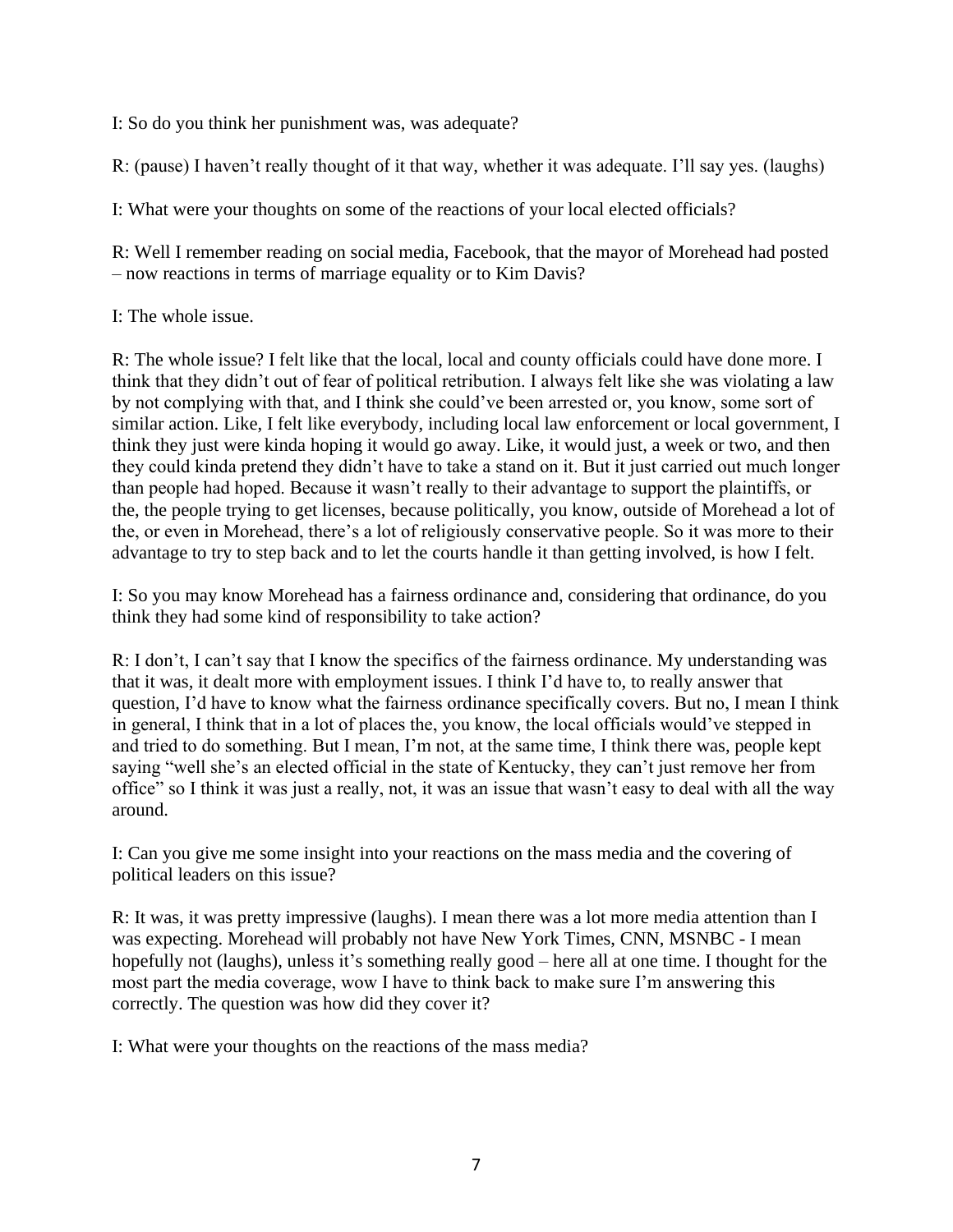R: Okay. (pause) Like did they, like was there too much? I mean is that what you're getting at? Okay. No, I didn't really think that. I mean, I thought a lot of people were interested so they, it was a good story for them to cover. They would get a lot of interest. People were following it closely. Yeah, I mean I think the other thing that people need to remember that gets lost in this, there were a lot of Kim Davises all over the country doing the same thing. But I think with some of the information about, details about her personal life came out, it became a lot more sensationalistic, and so there was a lot of interest. You know when people found out she had been married four times and was denying other people the benefit of marriage because she disapproved, I think all those details kept coming in and just made it a much more sensationalistic issue. And then also, with social media, because the videos of, that people were sharing, of being denied, those just went out of control, they got like millions of views, so that just blew it up into an even bigger, bigger story.

I: What were your thoughts on some of the political leaders using this issue as, towards their campaigns?

R: Yeah, I mean, I thought it was pretty disgusting honestly. I mean, you know, Ted Cruz, Mike Huckabee, they have no connection to this area, they were blatantly just using her ignorance and the ignorance of other people to benefit their campaigns. She was a Democrat, you know, they were Republicans, so I think that, I mean I guess it's not unexpected that they would try to take advantage of it but I did not like it at all.

I: Some of the statewide representatives and political figures also had opinions on this matter. Do you, what are your thoughts on there?

R: Well, I think it's kind of a difficult thing because I know that a lot of the people who were denied licenses, they feel very betrayed, because in some cases, or a lot of cases, they were people that they voted for, and they didn't take a stronger stand against, I mean they didn't really speak out against it at all. I think, I mean really the only thing I know of is Bashir saying you have to do this, this is not optional. But, in this state, I think that there are still so many religiously conservative people that the elected officials, they saw no benefit to taking a stand against it. And I think especially if you're not one of their constituents in the immediate area, then it's even harder to get that support and it may not even really carry any weight for the people who want the support, you know? I mean, it just minimizes it. I certainly understand the frustration that people had over that. And actually, it's not just the people who are trying to get licenses, I mean it's anyone who believes that an elected official should have to do their job anywhere.

I: What are your thoughts on the outcomes of either the religious liberty movement or the marriage equality movement?

R: I think in the big picture, people are able to get marriage licenses here. I said earlier that I thought I don't like the way that there were some accommodations made for Kim Davis and they seem to be specifically tailored to her. But I do think it's a better alternative than having two separate forms. I just try to focus on the overall picture and that's that same-sex couples can get married. It's not exactly the way I think it should be, I mean I think, and then the whole issue of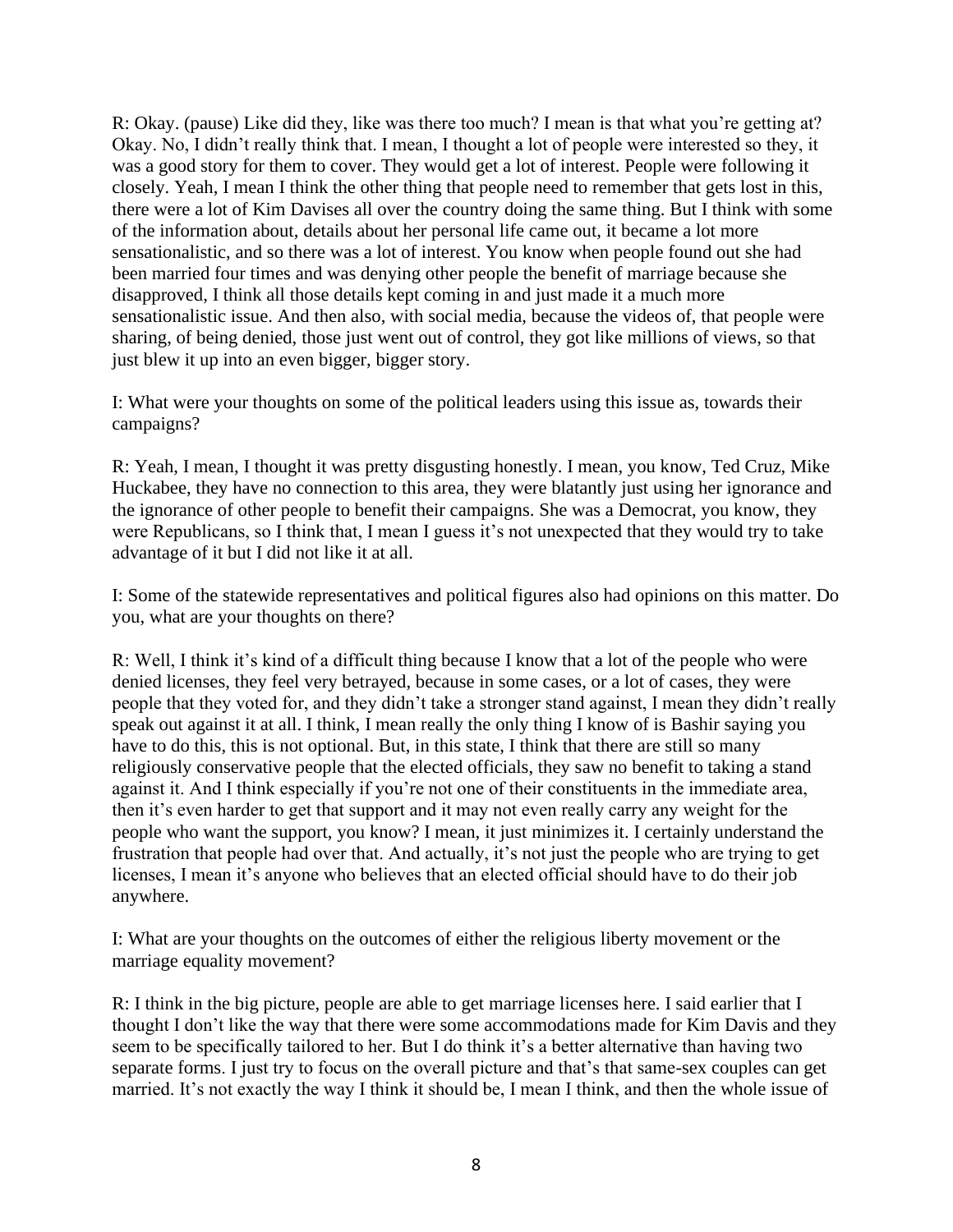whether her signature would be on the license or not, that was also I think a concession they made to her. I just try to focus on the big picture.

I: So would you, would you call your involvement in the movement a success?

R: Yeah, I would. Ultimately, it's a success.

I: Do you believe that the tactics of the protestors were effective?

R: I do, because I think in any issue like this, it helps if there are even just a few people who stand up and they got attention, and they were able to show people what was going on, and then that got the attention of group like the ACLU that offered legal counsel to people. So I definitely think their actions helped.

I: Would you have done anything differently with your actions?

R: My personal actions? I probably would've gotten involved in a protest sooner. That hopefully won't happen again. (laughs) But I probably would've done that sooner.

I: Do you think that the debate over marriage equality and religious liberty is over?

R: No, not at all. I think, I almost see parallels to the Roe v. Wade pro-choice movement. I think that, in that example, the Supreme Court said women have the right to have an abortion, so the states now are just doing whatever they can in any way to limit that, short of abolishing the right to choose. So I think that in conservative states people, politicians will, they're just going to look for anything, any way they can to limit it. I don't know that it will have the same, like it'll go on as long, because I think it's harder to make an argument against something that two people are doing that effects no one else. And a lot of people have gay people in their families, so they, people get more and more accepting. So I don't think this issue will give the same amount of fuel to the fire, so to say, but I do think it's going to continue for a while.

I: So how will you continue to go against that backlash?

R: For me, I stay educated about political candidates, what their positions are. I also try to support businesses, support organizations that are pro-gay marriage, I mean pro-gay equality in general. I'm involved in a group, Rowan County Rights Coalition, that is committed to that. The Pride festival that I'm involved with also is part of that. And in addition to just gay rights, I really believe in complete separation of church and state, so I support the Americans United for Separation of Church and State and groups like that and I try to educate people just in my daily life about the issue.

I: Are there any other comments or thoughts you would like to add?

R: I don't think so.

I: Okay, well I'd like to thank you for your time David.